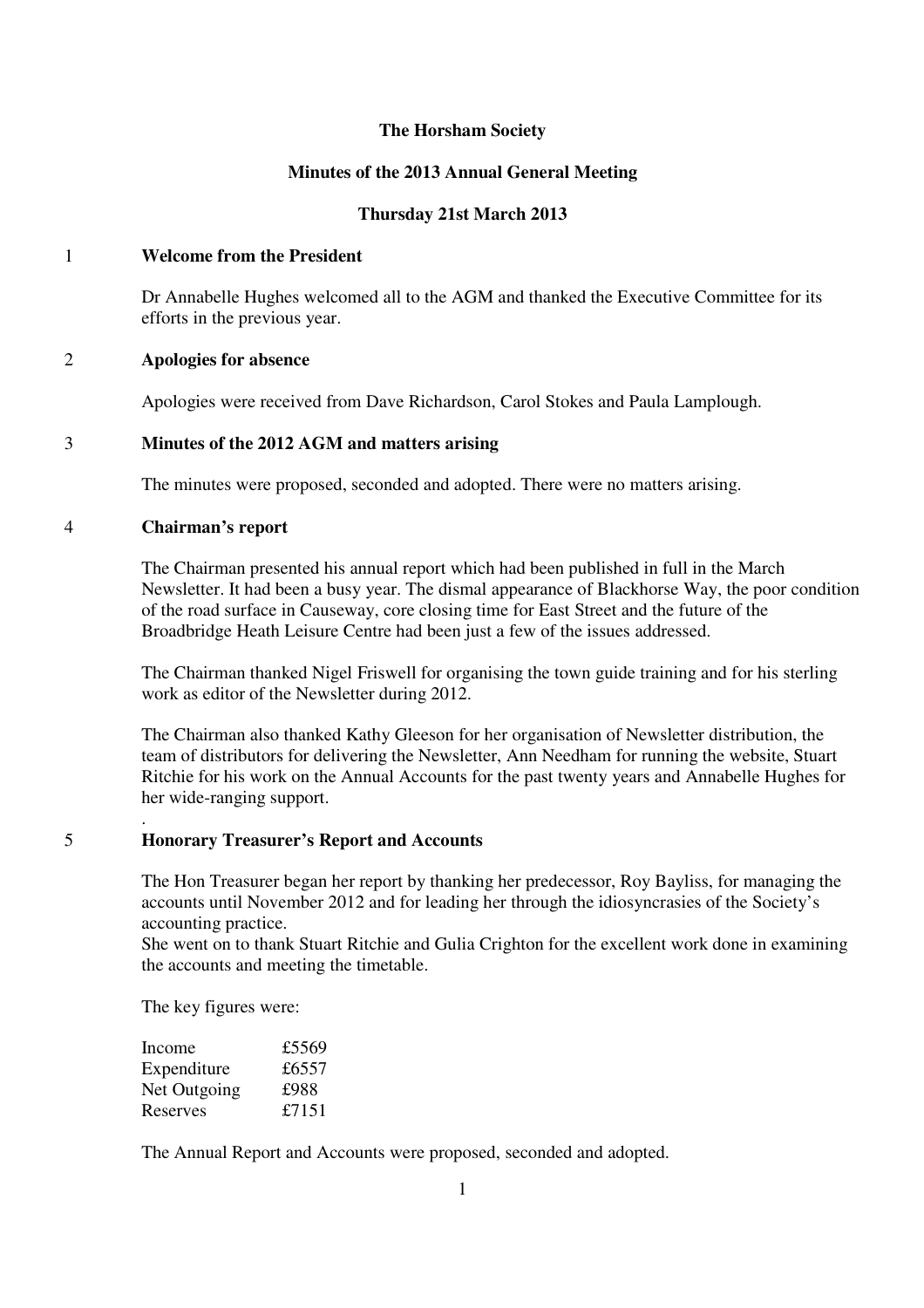# 6 **Election of Officers**

The following nominations for officers were proposed, seconded and adopted:

| Chairman:                    | David Moore  |
|------------------------------|--------------|
| Hon Secretary:               | Rod Cuming   |
| Treasurer:                   | Sarah Powell |
| <b>Membership Secretary:</b> | Pat Gale     |

## 7 **Election of Committee Members**

Nominations had been received for Peggy Gledhill, Roy Bayliss, Paul Fletcher, Nigel Friswell, Michael Hall and John Steele.

The nominations were proposed, seconded and adopted.

## 8 **Appointment of Honorary Independent Examiner**

Stuart Ritchie had agreed to continue in this role.

The appointment was proposed, seconded and adopted.

### 9 **Any Other Business**

# a) North Horsham Development

John Nicholas explained that he had lived in Horsham since 1968, owned some land north of the A264 and had met with Liberty, the company that was planning a huge development in North Horsham. He asserted that Horsham would be destroyed by the proposal and that everything possible should be done to stop the development.

In response the Chairman confirmed that he had seen the plans and had made absolutely clear to both Liberty and HDC the Society's opposition to the development.

b) Town Guides

Nigel Friswell referred to the proposals put forward by PJ Aldred to encourage regular coachloads of visitors to the town to enjoy the Horsham Experience. Part of the experience could be a town tour conducted by the Society's trained guides. If the proposal took off, more trained guides would be needed. Members interested in becoming a trained guide were requested to contact Nigel after the meeting.

### c) Tesco: Brighton Road

Peggy Gledhill launched an impassioned plea for action to stop Tesco setting up shop at the Brighton Road site formerly occupied by the Silver Wok and urged the Council to employ a Compulsory Purchase Order to obtain the site for housing.

### d) Leonard Crosbie

The Chairman welcomed the arrival of Leonard Crosbie, Chairman of Horsham District Council, who offered to take questions after the meeting.